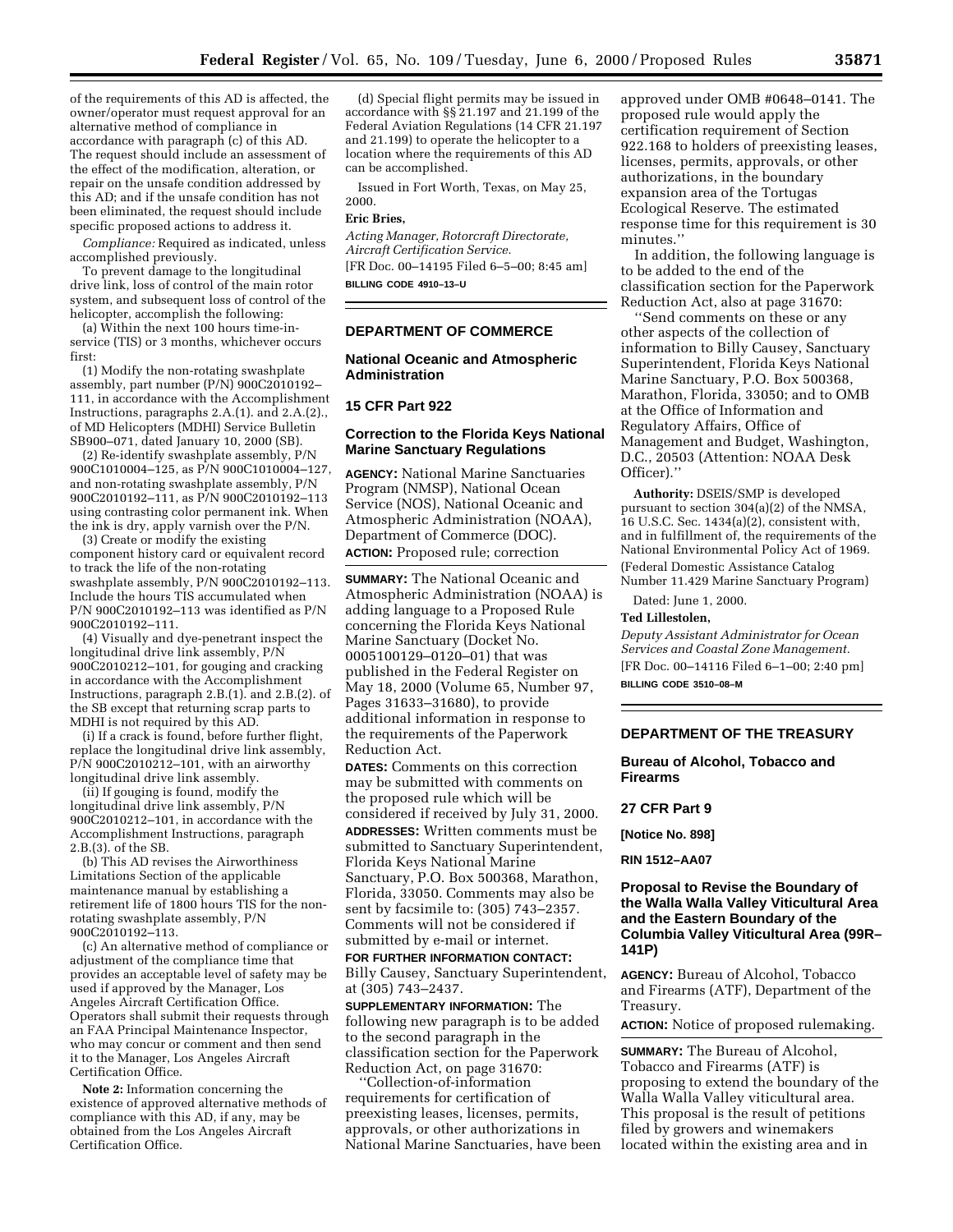the new area under consideration. ATF is also proposing redrawing a 3-mile section of the boundary of the Columbia Valley viticultural area so that it coincides with the boundary of the Walla Walla Valley viticultural area.

ATF believes that establishing viticultural areas and authorizing use of viticultural area names as appellations of origin allow wineries to designate the specific areas where the grapes used to make the wine were grown and enable consumers to better identify the wines they purchase.

**DATES:** Written comments must be received by August 7, 2000.

**ADDRESSES:** Address written comments to the Chief, Regulations Division, Bureau of Alcohol, Tobacco and Firearms, 650 Massachusetts Avenue, NW, Washington, DC 20226. See the Public Participation section of this notice for additional ways to send comments. See the Disclosure section of this notice for the location of our Reading Room.

# **FOR FURTHER INFORMATION CONTACT:** Marjorie D. Ruhf, Regulations Division, Bureau of Alcohol, Tobacco and Firearms, 650 Massachusetts Avenue, NW, Washington, DC 20226, telephone (202) 927–8202, e-mail *mdruhf@atfhq.atf.treas.gov.*

### **SUPPLEMENTARY INFORMATION:**

#### **Background**

On August 23, 1978, ATF published Treasury Decision ATF–53 (43 FR 37672, 54624) revising regulations in 27 CFR part 4. These regulations allow the establishment of definite American viticultural areas. The regulations also allow the name of an approved viticultural area to be used as an appellation of origin in the labeling and advertising of wine.

On October 2, 1979, ATF published Treasury Decision ATF–60 (44 FR 56692) which added a new part 9 to 27 CFR, providing for the listing of approved American viticultural areas. Section 4.25a(e)(1), Title 27, CFR, defines an American viticultural area as a delimited grape-growing region distinguishable by geographical features, the boundaries of which have been recognized and defined in part 9. Section 4.25a(e)(2) outlines the procedure for establishing an American viticultural area. Any interested person may petition ATF to establish a grapegrowing region as a viticultural area. The petition should include:

(a) Evidence that the name of the proposed viticultural area is locally and/or nationally known as referring to the area specified in the petition;

(b) Historical or current evidence that the boundaries of the viticultural area are as specified in the petition;

(c) Evidence relating to the geographical features (climate, soil, elevation, physical features, etc.) which distinguish the viticultural features of the proposed area from surrounding areas;

(d) A description of the specific boundaries of the viticultural area, based on features which can be found on United States Geological Survey (U.S.G.S.) maps of the largest applicable scale; and

(e) A copy of the appropriate U.S.G.S. map(s) with the boundaries prominently marked.

## **Original Designation of the Walla Walla Valley and Columbia Valley Viticultural Areas**

The Walla Walla Valley viticultural area was established by Treasury Decision (T.D.) ATF–165 on February 6, 1984 (49 FR 4374). The original petition, filed by the Walla Walla Valley Wine Growers Association, had requested designation of an area of approximately 300,000 acres. At the time of the original petition, ATF had been concerned that the total area to be designated was very large in proportion to the area used for viticulture. ATF and the petitioner agreed to reduce the size of the proposed area to encompass only the locations where grapes were being commercially grown. As approved, the Walla Walla Viticultural Area consisted of approximately 260,000 acres, and had two wine producers and 60 acres of grapes. The area was within the counties of Walla Walla in Washington State and Umatilla in Oregon.

Later, when the Columbia Valley viticultural area was designated (T.D. ATF–190, November 13, 1984, [49 FR 44895–44899]), the Walla Walla Valley viticultural area was thought to be entirely within the Columbia Valley viticultural area. In preparation for the current rulemaking, we reviewed the maps in question and discovered that there is an area approximately 3 miles long where the eastern boundary of the Walla Walla Valley viticultural area extends beyond the eastern boundary of the Columbia Valley viticultural area. See our further discussion under ''ATF proposal for extension of the Columbia Valley viticultural area.''

## **Petitions for Extension of the Boundaries of Walla Walla Valley**

ATF received a petition from Mr. Gaynor S. Derby of Spring Valley Vineyards, requesting that the northern boundary of the existing Walla Walla Valley viticultural area be extended to

add approximately 3500 acres to the northeastern part of the approved area. Later, we received a petition from the Walla Walla Valley Winegrowers, a group representing 20 wineries and vineyards located within the existing area or within the area they propose to add. Mr. Norm McKibben of Pepper Bridge Winery submitted the petition on behalf of the group. The Walla Walla Valley Winegrowers propose to expand the Walla Walla Valley viticultural area to include all the area requested in the original petition and additional land to the north. The petitioners refer to the evidence submitted with the original petition to show geographic distinctiveness and name recognition and provide supplemental information.

If the Walla Walla Valley viticultural area were extended as the Walla Walla Winegrowers request, the area would have a total of approximately 340,000 acres, 800 acres of grapes, 23 growers and 21 wine producers. Mr. Derby, who petitioned for a smaller extension of the existing area, agreed to support the larger extension proposed by the Walla Walla Valley Winegrowers. In preparing this notice, we used material from both new petitions and from the original petition.

The Walla Walla Valley Winegrowers propose to restore the area removed from the original petition and extend the boundary from  $\frac{1}{2}$  mile to 4 miles further north. The area removed from the original petition had no commercial vineyards at the time of the original petition. There is now one commercial vineyard in that area, and there are two commercial vineyards in larger area the Walla Walla Valley Winegrowers propose to add.

In addition to the changes to the northern boundary noted above, the Walla Walla Valley Winegrowers proposed redrawing the southern boundary using features on the current revisions of the U.S.G.S. maps of the area. The measurements on these maps have been converted from feet to meters since the original application and designation of the area. As a result, the petitioner has chosen metric contour lines that do not exactly correspond to those in the original boundary, which represented feet. In particular, the southwest boundary of the area, originally marked by the 1000 foot contour line, would be changed to the 450 meter contour line, which corresponds to 1476 feet. This portion of the boundary would be moved outward (approximately 25 feet in most areas), enlarging the area very slightly. The land added by this proposed change is also drained by rivers that flow into the Walla Walla River, specifically Pine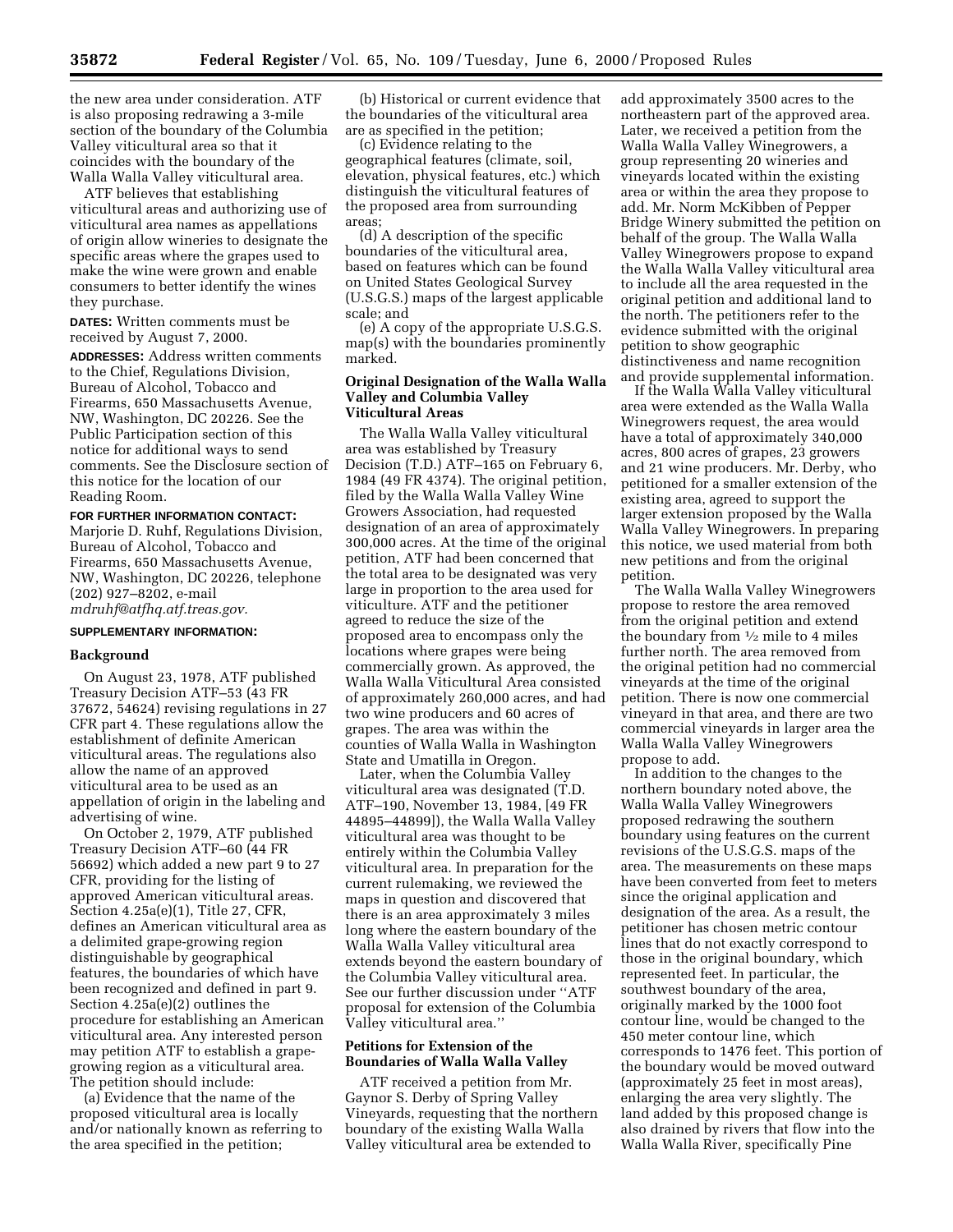Creek, Dry Creek (Oregon) and several unnamed streams.

In order to identify the southeast boundary, formerly marked by the 2000 foot contour line, the Walla Walla Valley Winegrowers suggested using the 600 meter (1967 foot) contour line. This would have resulted in a slight reduction in the viticultural area's size in that portion of the boundary. However, the 2000 foot contour line in that area is also the boundary of the Columbia Valley viticultural area. ATF is proposing that the common boundary be kept at 2000 feet, indicated by a line to be drawn between the 600 and 650 meter contour lines on the new maps.

## **ATF Proposal for Extension of the Columbia Valley Viticultural Area**

ATF is also proposing a minor adjustment to the boundary of the Columbia Valley viticultural area. In the original designation of the Columbia Valley viticultural area, ATF stated that the Walla Walla Valley viticultural area was entirely within the Columbia Valley viticultural area. As noted above, our recent review of the maps disclosed that there is a small area near Dixie, Washington, where the Walla Walla Valley viticultural area lies outside the boundaries of the Columbia Valley viticultural area. This occurs in a place where the official boundary of the Columbia Valley moves from the 2000 foot contour line to a state highway. Since both of these map features were used to approximate a natural boundary, ATF believes the Columbia Valley viticultural area's boundary may be amended without affecting the integrity of the area. We propose to amend the Columbia Valley viticultural area's boundary so it follows the 2000 foot contour line for an additional 3 miles north, and then shifts to the state highway as before. This proposed change extends the common boundary between the two viticultural areas and will eliminate any resulting confusion.

#### **Evidence of Name**

Based on historical materials supplied by petitioners in their original petition, there is substantial evidence indicating that the proposed extension to the Walla Walla Valley viticultural area was locally and/or nationally known as Walla Walla Valley:

(a) The original petition stated the area proposed for designation as the Walla Walla Valley ''has been known as such since the time of settlement in the 1850's, even prior to the creation of the states of Oregon and Washington.''

(b) The Walla Walla Winegrowers noted the U.S.G.S. map of Walla Walla uses the name ''Walla Walla Valley'' to

label an area that corresponds to the current viticultural area and places the name in a second location to the north of the existing boundary, in the area the petitioners seek to add.

(c) Mr. Derby quoted Professor W. D. Lyman's *History of Walla Walla County,* published in 1901. Professor Lyman described the Walla Walla Valley as ''a large belt of agricultural land lying south of the Snake River and west of the Blue Mountains, extending across the Oregon Line on the south''—a description which fits the expanded area proposed for designation.

## **Evidence of Boundaries**

The boundary of the original Walla Walla Valley viticultural area was limited to existing grape-growing areas for administrative reasons. In response to the new petitions, we are reconsidering the evidence submitted in support of the original boundaries. In the original petition and the new petitions, the proposed Walla Walla Valley viticultural area would be delineated by boundaries corresponding to the following natural features:

On the southeast, by the point where the north and south branches of the Walla Walla River emerge from the mountainous Umatilla National Forest and join to form the Walla Walla River,

On the north, by the drainage divide between the Walla Walla River and the Touchet River, and

On the west, where the Walla Walla River empties into the Columbia River.

#### **Distinguishing Features**

According to the original petitioners and the petitioners in the current rulemaking, the entire Walla Walla Valley shares characteristics of topography, soil composition and climate that set it apart from the surrounding area. The evidence of the original petition was presented as applying to the entire valley, and not just to the area that ATF proposed for designation as the Walla Walla Valley viticultural area. Therefore, we will summarize the material that was originally published for comment in ATF Notice No. 471 on June 27, 1983 [48 FR 29541–29543], with the understanding that it applies equally to the proposed extension of the Walla Walla Valley viticultural area. We will supplement this information with material supplied by the two petitions for extension.

In his petition to extend the Walla Walla Valley viticultural area, Mr. Gaynor S. Derby quoted from an article titled ''Washington Wine and Dining'' published in the November 15, 1998, issue of *Wine Spectator:*

Washington state straddles one of the world's great geological divides: the Cascade Range. To the west of its summits, the maritime influence of the Pacific is supreme, and copious rains produce lush evergreen forests. . . . To the east, the damp sea breezes are blocked, the air warms and vineyards flourish with water provided by the Columbia River. The result is a growing and dynamic wine region. . . .

## **Topography**

The original petition quoted the State of Washington's *Geology and Groundwater Resources of the Walla Walla River Basin, Washington-Oregon,* published in 1965, to describe the topography of the area:

''In the Walla Walla River Basin, the main topographic unit is the valley plain, commonly called the Walla Walla Valley, which de[s]cends from about 1,500′ at the foot of the mountain slopes to about 500′ where the river cuts through the bedrock ridge near Divide. It lies astride the Oregon/Washington border.''

The area proposed for addition to the Walla Walla Valley viticultural area ranges from 250 to 600 meters (820 to 1,968 feet) in elevation, like the approved portion of the area. It is drained by creeks that generally flow south and east into the Walla Walla River. North of the new proposed boundary, the streams and creeks generally drain into the Touchet River, further to the north.

## **Soil**

The original petition stated that the soils of the valley ''are classified by the Soil Conservation Service as Soils of Bottom Lands and Low Terraces, Soils of Loessal Uplands, Soils of Loessal and Basaltic Uplands and Soils of Loessal and Lake-Laid Terraces, basically all loess derived soils.'' Most of these soils are classed as I or II irrigated capability units by the Soil Conservation Service. By contrast, the soils west of the Touchet River and along the Snake and Columbia Rivers are classified as Class IV and VI. Soils to the east in the Blue Mountains are considered not suitable for cultivation. We note the areas chosen for soil contrast are outside the proposed expansion to the area.

## **Climate**

As noted in the original petition, the climate of the Walla Walla Valley is distinctive because it has a growing season between 190 and 220 days, the longest within the surrounding six counties. The original petition contrasted places within the Walla Valley with places outside of the valley. The places chosen for contrast included Dayton, Prescott, and Eltopia,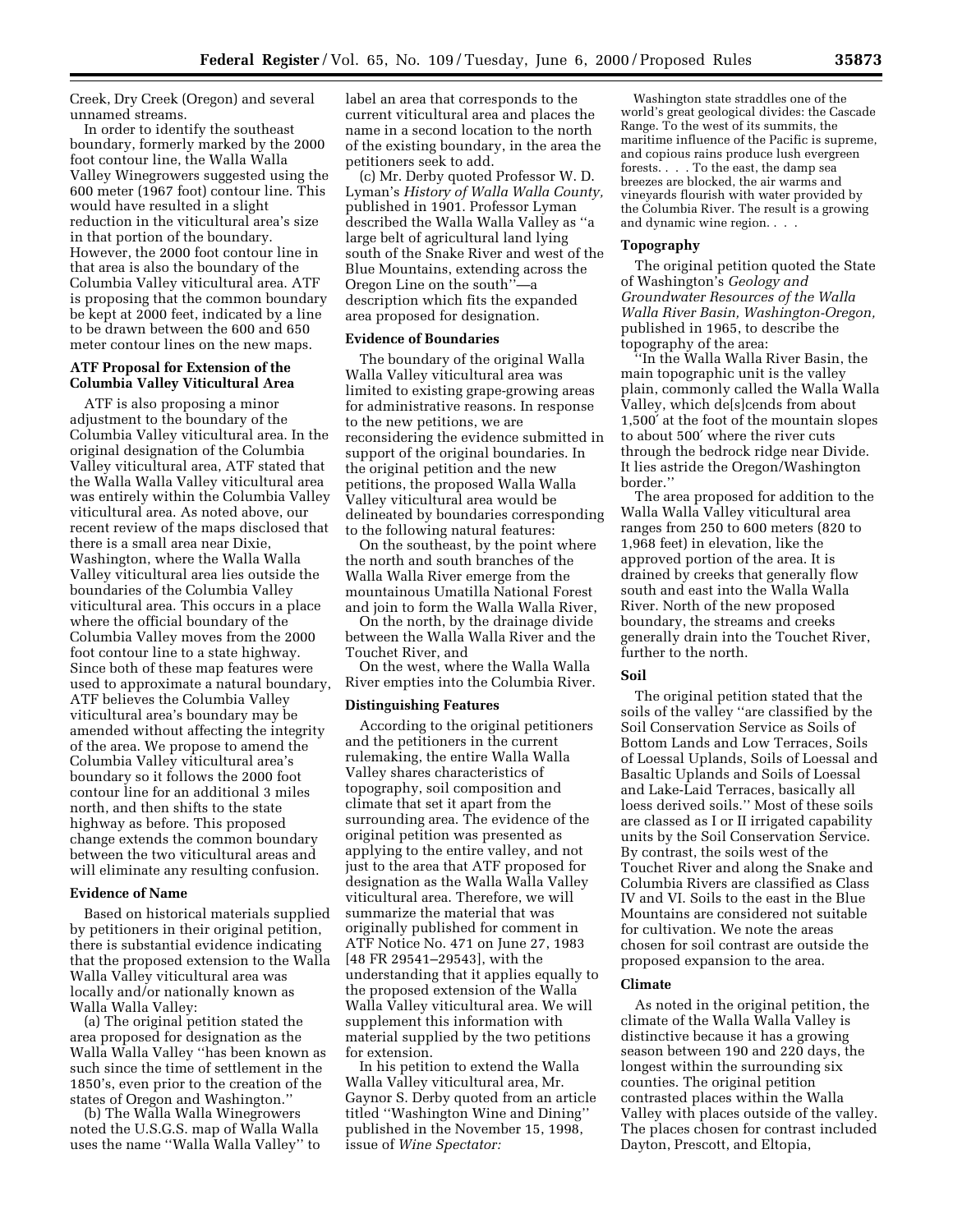Washington, all to the north of the proposed northern extension to the viticultural area.

The Walla Walla Valley receives an average of 12.5 inches of precipitation a year, light in the summer, increasing and peaking in the winter. The Columbia Basin to the west and north receives less than 10 inches of precipitation in a year, and the Blue Mountains to the east and southeast receive 25–45 inches. Again, the places chosen for contrast are outside the proposed extension of the viticultural area.

## **Proposed Boundaries**

The proposed revision to the boundary of the Columbia Valley viticultural area is described in § 9.74. The proposed revision to the boundary of the Walla Walla viticultural area is described in § 9.91.

#### **U.S.G.S. Maps**

The Walla Walla Winegrowers provided appropriate U.S.G.S. maps with their proposed boundaries prominently marked.

## **Executive Order 12866**

It has been determined that this proposed regulation is not a significant regulatory action as defined in Executive Order 12866. Accordingly, this proposal is not subject to the analysis required by this Executive Order.

## **Regulatory Flexibility Act**

It is hereby certified that this regulation will not have a significant economic impact on a substantial number of small entities. Any benefit derived from the use of a viticultural area name is the result of the proprietor's own efforts and consumer acceptance of wines from a particular area. No new requirements are proposed. Accordingly, a regulatory flexibility analysis is not required.

#### **Paperwork Reduction Act**

The provisions of the Paperwork Reduction Act of 1995 (44 U.S.C. 3507(j)) and its implementing regulations, 5 CFR Part 1320, do not apply to this notice of proposed rulemaking because no requirement to collect information is proposed.

# **Public Participation**

ATF requests comments on the proposed regulations from all interested persons. We specifically request comments on the clarity of the proposed rule and how it may be made easier to understand.

Please include the following in all comments:

*ATTN: Notice No. 898*

Your name,

Your company or association name, if it is pertinent to your comment,

Your reason for interest in the project (are you a consumer, dealer, producer?),

Your signature on paper comments sent by mail or facsimile transmission (FAX).

Address written comments to the Chief, Regulations Division, Bureau of Alcohol, Tobacco and Firearms, P.O. Box 50221, Washington, DC 20091– 0221.

Fax comments to (202) 927–8525. Be sure fax comments are legible, on 81⁄2″ x 11″ paper, and they are 3 pages or less.

E-mail comments to nprm@atfhq.atf.treas.gov. E-mail comments must contain no attachments, special characters or encryption.

Comments, including the name of the commenter, will be disclosed to the public. Do not include any material in your comment if you consider it to be confidential or inappropriate for disclosure to the public.

ATF will treat all comments as original written comments. We do not acknowledge receipt of comments. We will carefully consider all comments received on or before the closing date. We will also consider comments received after that date if it is practical to do so, but we cannot guarantee consideration of comments received after the comment period closes.

During the comment period, you may request an opportunity to present oral testimony at a public hearing. However, the Director reserves the right, in light of all circumstances, to determine if a public hearing is necessary.

### **Disclosure**

You may view and copy written comments on this project from 10 a.m. to 12 noon in the ATF Public Reading Room, Room 6480, 650 Massachusetts Avenue, NW, Washington, DC. Call the Librarian at (202) 927–2890 for an appointment at other times. Contact the Disclosure Division at (202) 927–8480 or visit *http://www.atf.treas.gov/about/ foia/index.htm* to learn how to request photocopies of comments.

*Drafting Information:* Marjorie D. Ruhf of the Regulations Division, Bureau of Alcohol, Tobacco and Firearms drafted this document.

# **List of Subjects in 27 CFR Part 9**

Administrative practices and procedures, Consumer protection, Viticultural areas, and Wine.

# **Issuance**

We propose to amend Title 27, Code of Federal Regulations, Part 9, American Viticultural Areas, as follows:

# **PART 9—AMERICAN VITICULTURAL AREAS**

*Paragraph 1.* The authority citation for part 9 continues to read as follows:

**Authority:** 27 U.S.C. 205. *Par.* 2. Section 9.74 is amended by revising paragraphs (c)(43) and (c)(44) to read as follows:

### **§ 9.74 Columbia Valley.**

\*\*\*

(c) *Boundaries.* \*\*\*

(43) Then southwest following Washington Highway 126 and U.S. Highway 12 through Marengo, Dayton, and Waitsburg to a point where an unnamed light-duty road leaves Highway 12 in an easterly direction in Minnick Station, Washington;

(44) Then east following the unnamed light-duty road for approximately 250 feet until it reaches the 2000' contour line;

\* \* \* \* \* *Par. 3.* Section 9.91 is revised to read as follows:

### **§ 9.91 Walla Walla Valley.**

(a) *Name.* The name of the viticultural area described in this section is ''Walla Walla Valley.''

(b) *Approved maps.* The appropriate maps for determining the boundaries of the Walla Walla Valley viticultural area are two U.S.G.S. maps, in the scale 1:100,000. They are entitled:

(1) ''Walla Walla,'' Washington— Oregon, 1980

(2) ''Pendleton,'' Oregon—

Washington, 1983

(c) *Boundaries.* The Walla Walla Valley viticultural area is located within Walla Walla County in Washington State and Umatilla County in Oregon. It is entirely within the Columbia Valley viticultural area. The boundaries are as follows:

(1) The beginning point is on the Walla Walla quadrangle map, in T8N/ 37E, at the point where the 2,000 foot contour line intersects with an unnamed light duty road approximately 250 feet east of U.S. Highway 12 in Minnick, Washington (on maps measured in metric units, this elevation is between the 600 and 650 meter contour lines),

(2) Then the boundary goes northwest in a straight line for 7 kilometers (km), until it intersects with a power line that runs between T8N and T9N,

(3) Then the boundary follows the power line west for 8 km, where it diverges from the power line and goes west-southwest in a straight line for approximately 33 km to the intersection of 2 unnamed light duty roads in the area marked Ninemile Canyon in the southwest corner of T8N/R33E,